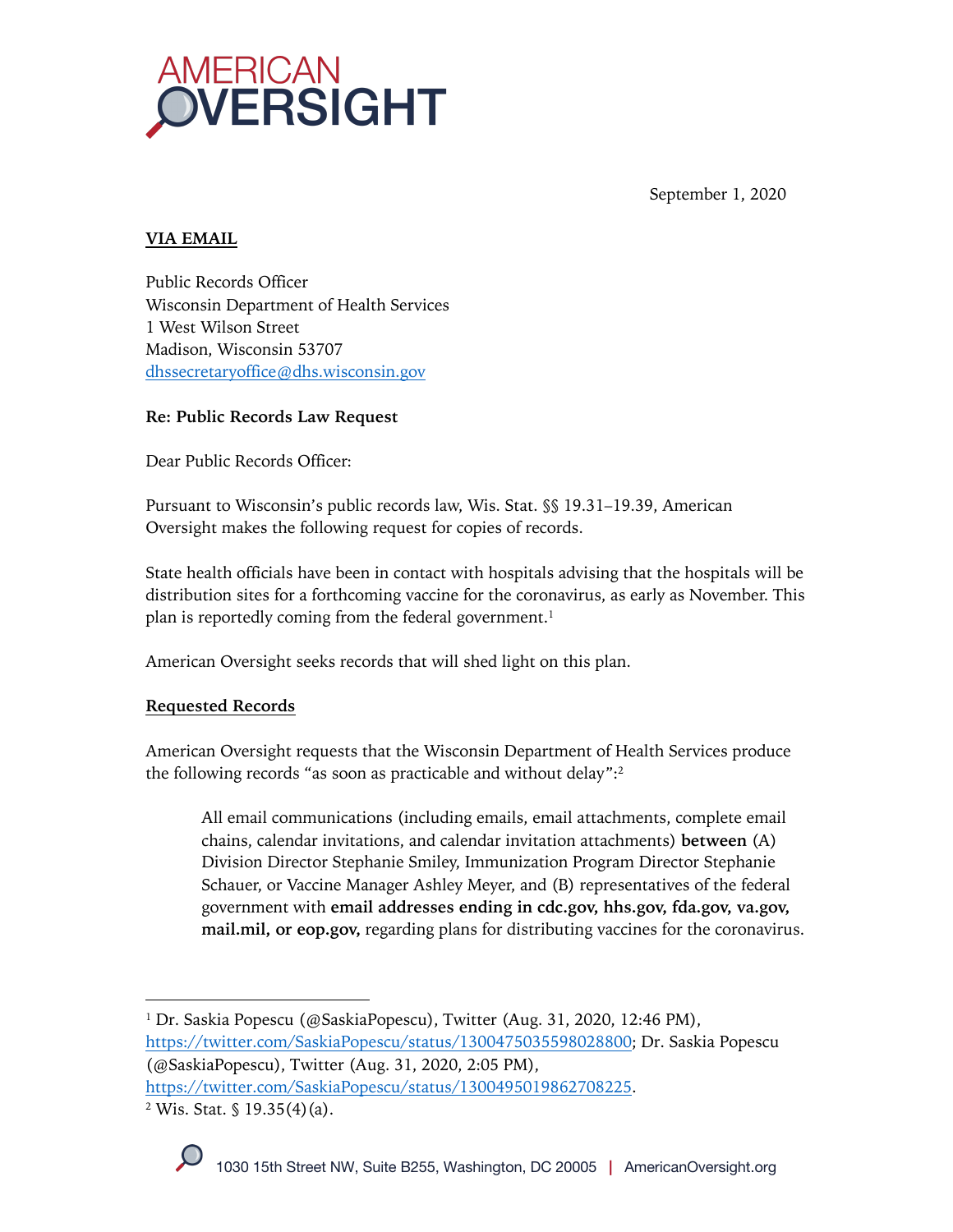American Oversight believes that records containing the terms below are likely to be responsive records, and American Oversight requests that your agency at a minimum employ these search terms to identify responsive records:

- i. Vaccine
- ii. Vaccines
- iii. Vaccine(s)
- iv. Vaccination
- v. Vax
- vi. Moderna
- vii. Oxford
- viii. AstraZeneca

Please provide responsive records from July 1, 2020, through the date of the search.

## **Fee Waiver Request**

In accordance with Wis. Stat. § 19.35(3)(e), American Oversight respectfully requests that the records be produced without charge. Providing American Oversight with a waiver of fees is in the "public interest" because American Oversight will, in accordance with its organizational mission, make the records available to the public without charge. These disclosures will likely contribute to a better understanding of relevant government procedures by the general public.

American Oversight's work is aimed solely at serving the public interest. As a  $501(c)(3)$ nonprofit, American Oversight does not have a commercial purpose and the release of the information requested is not in American Oversight's financial interest. Rather, American Oversight's mission is to serve the public by promoting transparency in government, educating the public about government activities, and ensuring the accountability of government officials. American Oversight uses the information gathered, and its analysis of it, to educate the public through reports, press releases, or other media.3 American

- https://www.americanoversight.org/areas\_of\_investigation/state-local-investigations; *see, e.g., State Government Contacts with Voting-Restriction Activists*, American Oversight,
- https://www.americanoversight.org/investigation/state-government-contacts-with-votingrestriction-activists; *Wisconsin Documents Offer Window into Early Uncertainty over COVID-19*, American Oversight, https://www.americanoversight.org/wisconsin-documents-offerwindow-into-early-uncertainty-over-covid-19.

<sup>3</sup> *See generally News*, American Oversight, https://www.americanoversight.org/blog; *State Accountability Project, American Oversight*,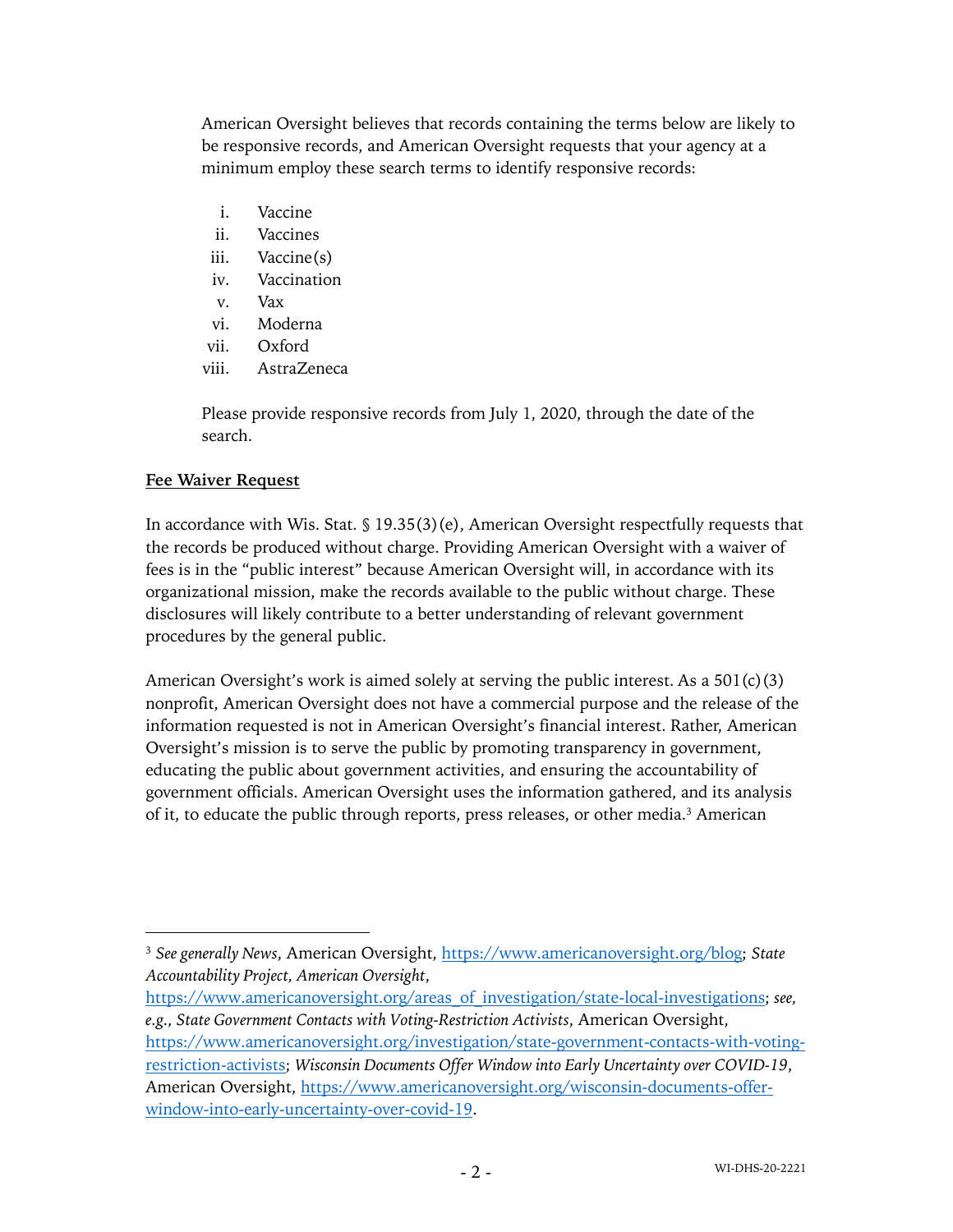Oversight also makes materials it gathers available on its public website<sup>4</sup> and promotes their availability on social media platforms, such as Facebook and Twitter.<sup>5</sup>

The public has a significant interest in federal and state plans to distribute a vaccine for the coronavirus. Records with the potential to shed light on this matter would contribute significantly to public understanding of operations of the government, including how and when state and federal officials expect to distribute a vaccine for the coronavirus, which has spread widely and killed more than 1,110 people in Wisconsin alone.<sup>6</sup> American Oversight is committed to transparency and makes the responses agencies provide to public records requests publicly available, and the public's understanding of the government's activities would be enhanced through American Oversight's analysis and publication of these records.

American Oversight asks that if its request for a fee waiver is denied in whole or in part, that you contact us prior to incurring any costs.

## **Guidance Regarding the Search & Processing of Requested Records**

Please search all locations and systems likely to have responsive records regarding official business. **You may not exclude searches of files or emails in the personal custody of your officials, such as personal email accounts.** Emails conducting government business sent or received on the personal account of the authority's officer or employee constitutes a record for purposes of Wisconsin's public records laws.7

In the event some portions of the requested records are properly exempt from disclosure, please disclose any reasonably segregable non-exempt portions of the requested records.<sup>8</sup> If it is your position that a document contains non-exempt segments, but that those nonexempt segments are so dispersed throughout the document as to make segregation impossible, please state what portion of the document is non-exempt, and how the material is dispersed throughout the document. If a request is denied in whole, please state specifically that it is not reasonable to segregate portions of the record for release.

<sup>4</sup> *Documents,* American Oversight, https://www.americanoversight.org/documents.

<sup>5</sup> American Oversight currently has approximately 15,600 page likes on Facebook and 104,700 followers on Twitter. American Oversight, Facebook,

https://www.facebook.com/weareoversight/ (last visited Aug. 31, 2020); American Oversight (@weareoversight), Twitter, https://twitter.com/weareoversight (last visited Aug. 31, 2020).

<sup>6</sup> *Coronavirus in the U.S.: Latest Map and Case Count*, N.Y. Times (Aug. 31, 2020, 12:12 PM), https://www.nytimes.com/interactive/2020/us/coronavirus-us-cases.html.

<sup>7</sup> Wisc. Dep't of J., *Wisconsin Public Records Law Compliance Guide*, Oct. 2019, at 3, https://www.doj.state.wi.us/sites/default/files/office-open-government/Resources/PRL-GUIDE.pdf.

<sup>8</sup> Wis. Stat. § 19.36(6).